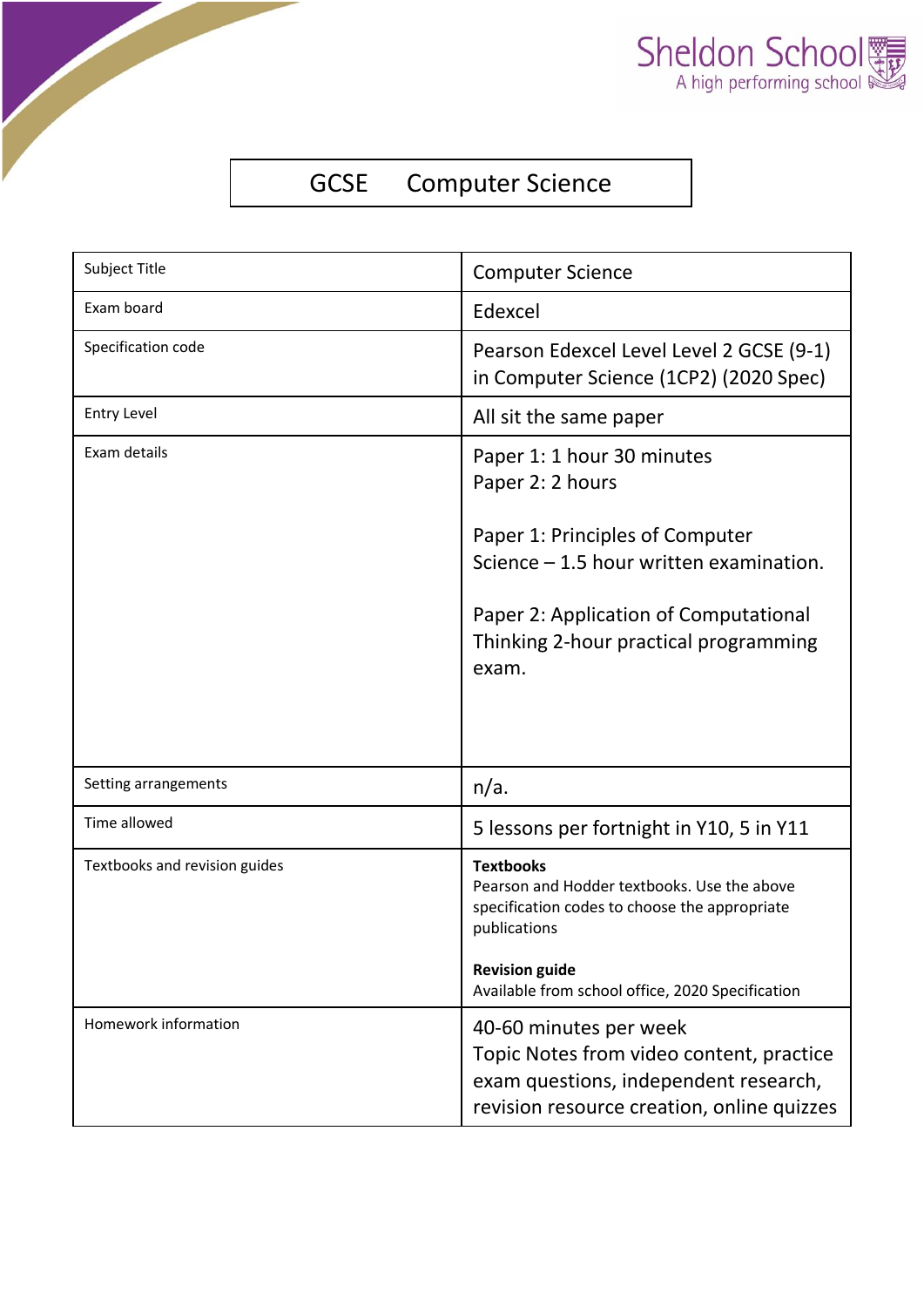| Term           | <b>Topics</b>                                       | <b>Skills</b>                                                                                                                                                                                                                                                                                                                                                                                                                             | Assessment                                                                                                                      |
|----------------|-----------------------------------------------------|-------------------------------------------------------------------------------------------------------------------------------------------------------------------------------------------------------------------------------------------------------------------------------------------------------------------------------------------------------------------------------------------------------------------------------------------|---------------------------------------------------------------------------------------------------------------------------------|
| Y10<br>$1 + 2$ | Introduction to Computer<br>Science and Programming | Analyse problems in computational<br>terms through practical experience<br>of solving such problems, including<br>designing, writing and debugging<br>programs.<br>understand types of errors that can<br>occur in programs<br>(syntax, logic, runtime) and be able<br>to identify and correct logic errors in<br>algorithms.<br>Understand how standard<br>algorithms (bubble sort, merge<br>sort, linear search, binary search)<br>work | Exam based questions,<br>programming skills and<br>knowledge practical<br>tests.<br>End of unit<br>tests/workbook<br>assessment |
| $3 + 4$        | Data                                                | Understanding of binary, data<br>representation, data storage and<br>compression.                                                                                                                                                                                                                                                                                                                                                         | Exam based questions,<br>programming skills and<br>knowledge practical<br>tests.                                                |
|                | <b>Networks</b>                                     | Understanding of hardware and<br>software components of computer<br>systems and characteristics of<br>programming languages.                                                                                                                                                                                                                                                                                                              | End of unit<br>tests/workbook<br>assessment                                                                                     |
| $5 + 6$        | Computational thinking                              | Understanding of what algorithms<br>are, what they are used for and how<br>they work; ability to follow, amend<br>and write algorithms; ability to<br>construct truth tables.<br>Understand how standard<br>algorithms (bubble sort, merge<br>sort, linear search, binary search)<br>work                                                                                                                                                 | Exam based questions,<br>programming skills and<br>knowledge practical<br>tests.<br>End of unit<br>tests/workbook<br>assessment |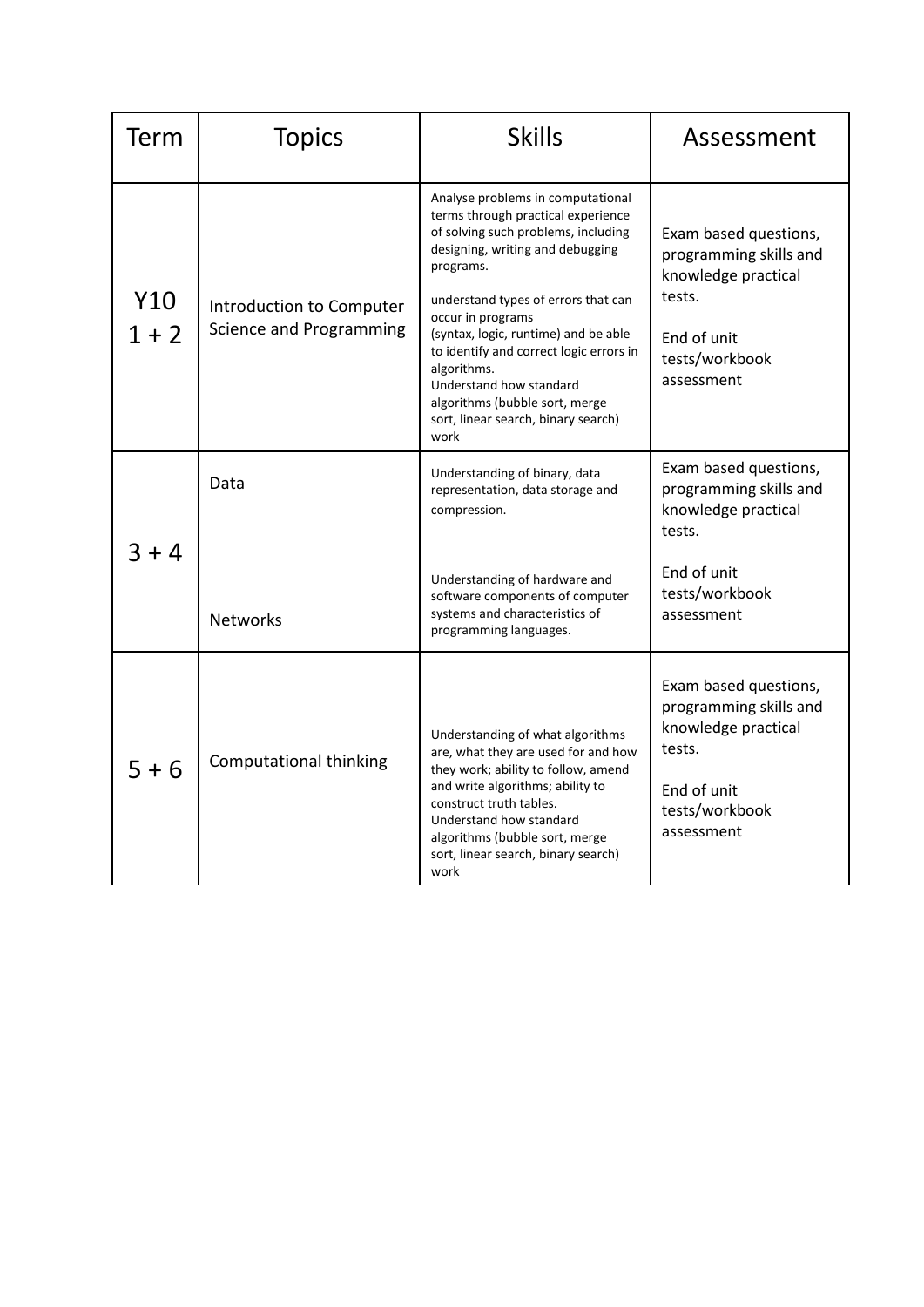| Y11<br>1 | Algorithms                                                                              | Understand the need for and be<br>able to follow and write algorithms<br>that use arithmetic operators<br>(addition, subtraction, division,<br>multiplication, modulus, integer<br>division, exponentiation), relational<br>operators (equal to, less than,<br>greater than, not equal to, less than<br>or equal to, greater than or equal<br>to) and logical operators (AND, OR,<br>NOT)                                                               | Exam based questions,<br>programming skills and<br>knowledge practical<br>tests.<br>End of unit<br>tests/workbook<br>assessment<br><b>Online Revision</b><br>(smartRevise) |
|----------|-----------------------------------------------------------------------------------------|---------------------------------------------------------------------------------------------------------------------------------------------------------------------------------------------------------------------------------------------------------------------------------------------------------------------------------------------------------------------------------------------------------------------------------------------------------|----------------------------------------------------------------------------------------------------------------------------------------------------------------------------|
| 2        | Data Representation                                                                     | 2.2.1 understand how<br>computers encode characters<br>using 7-bit ASCII<br>2.2.2 understand how bitmap<br>images are represented in<br>binary (pixels, resolution,<br>colour depth)<br>2.2.3 understand how<br>analogue sound is<br>represented in binary<br>(amplitude, sample rate, bit<br>depth, sample interval)<br>2.2.4 understand the<br>limitations of binary<br>representation of data when<br>constrained by the number of<br>available bits | Exam based questions,<br>programming skills and<br>knowledge practical<br>tests.<br>End of unit<br>tests/workbook<br>assessment<br><b>Online Revision</b><br>(smartRevise) |
| $3 + 4$  | <b>Environmental, Ethical and</b><br><b>Legal aspects of Computer</b><br><b>Science</b> | Understand environmental<br>issues associated with the use<br>of digital devices (energy<br>consumption, manufacture,<br>replacement cycle, disposal)<br>5.2 Ethical and legal<br>5.2.1 understand ethical and<br>legal issues associated with<br>the collection and use of<br>personal data (privacy,<br>ownership, consent, misuse,<br>data protection) 5.2.2                                                                                         | Exam based questions,<br>programming skills and<br>knowledge practical<br>tests.<br>End of unit<br>tests/workbook<br>assessment                                            |